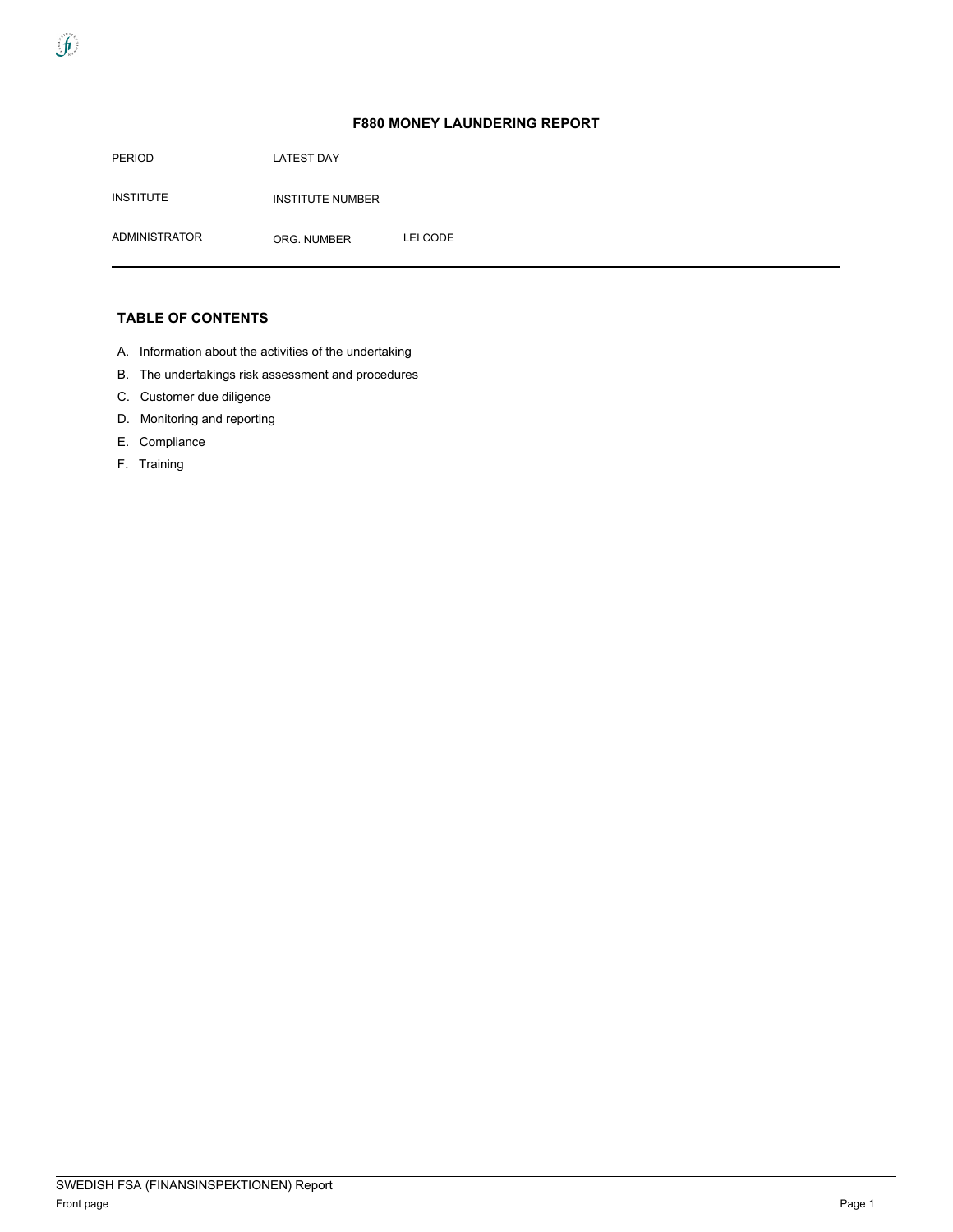PERIOD LATEST DAY

 $\int$ 

INSTITUTE INSTITUTE NUMBER

ADMINISTRATOR ORG. NUMBER LEI CODE

#### **A. INFORMATION ABOUT THE ACTIVITIES OF THE UNDERTAKING** VALUE IS INPUT AS WITHOUT DECIMALS IN SELECTED CURRENCY IF NOT OTHERWISE STATED

### **The undertakings beneficial owners and domicile**

| A1 Does the undertaking have beneficial owners with a legal tax domicile<br>abroad?<br>, select                                        |  |
|----------------------------------------------------------------------------------------------------------------------------------------|--|
| A2 How many (if any) of the undertakings beneficial owners have their legal tax domicile abroad?<br>, amount                           |  |
| A3 In which countries besides Sweden (if any) do the undertakings beneficial owners have their legal tax<br>domicile?<br>, multiSelect |  |
| A4 Does the undertaking have any cross-border operations in Sweden<br>(branch, agent)?<br>, select                                     |  |
| A5 In which country is the Parent undertaking domiciled?<br>, select                                                                   |  |

### **The undertakings KPIs**

| A6 Specify the undertakings net sales as per the most recent annual accounts                                |  |
|-------------------------------------------------------------------------------------------------------------|--|
| A7 Specify the undertakings balance sheet total as per the most recent accounts                             |  |
| A8 For UCITS management companies and AIF managers, specify the value of the managed assets for all managed |  |
| funds in the past year                                                                                      |  |

## **The undertakings employees**

| A9 Enter the total number of employees (in Sweden) |  |
|----------------------------------------------------|--|
| amouni                                             |  |

## **The undertakings product range:**

| A10 Deposits on account with deposit insurance<br>, select    |  |
|---------------------------------------------------------------|--|
| A11 Deposits on account without deposit insurance<br>, select |  |
| A12 Loans with collateral<br>. select                         |  |

| A13 Loans without collateral |  |  |
|------------------------------|--|--|
|------------------------------|--|--|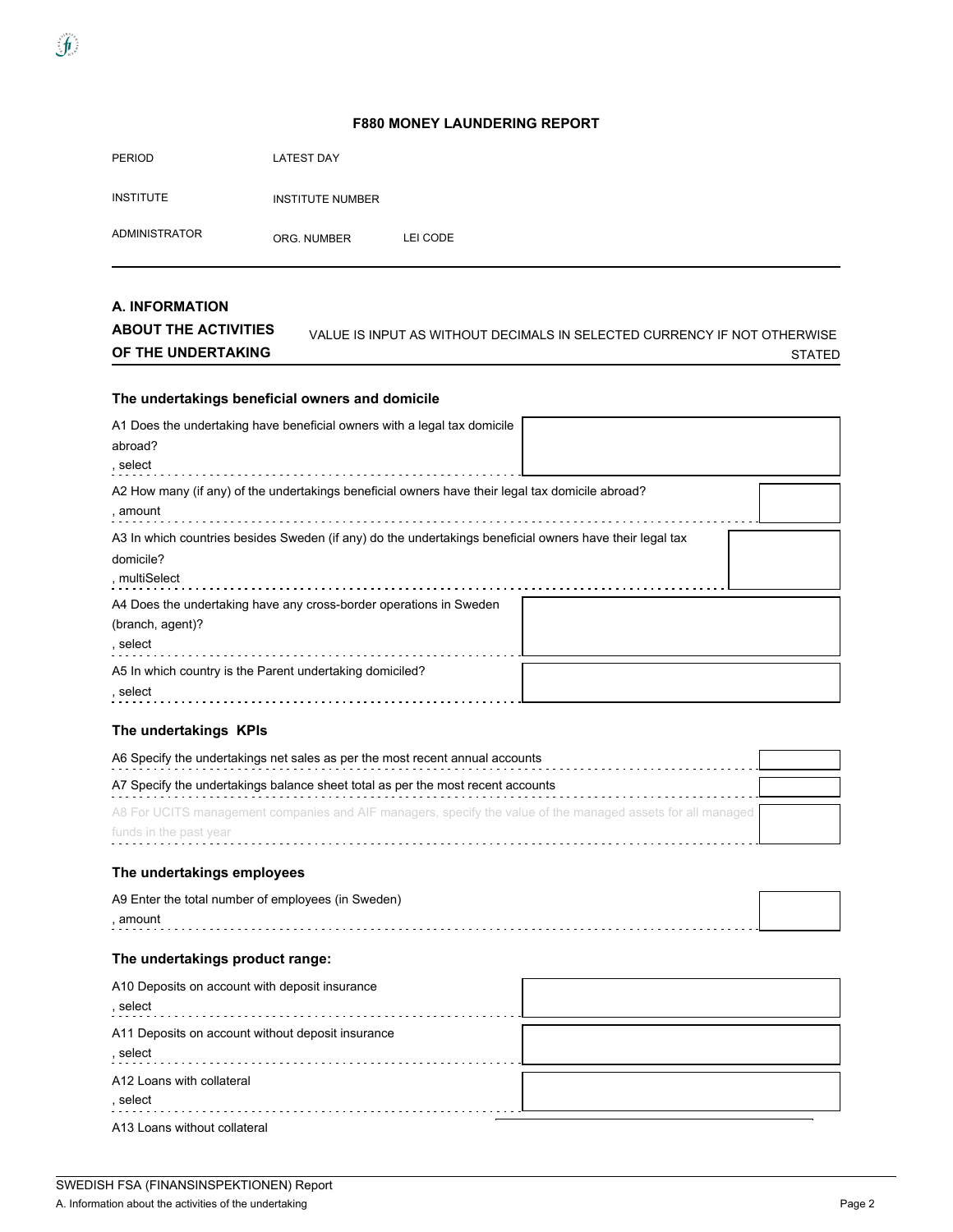| , select                                     |  |
|----------------------------------------------|--|
| A14 Money remittance                         |  |
| , select                                     |  |
| A15 Securities trading                       |  |
| , select                                     |  |
| A16 Pension solutions                        |  |
| , select                                     |  |
| A17 Insurance                                |  |
| , select                                     |  |
| A18 Cash handling                            |  |
| , select                                     |  |
| A19 debit card                               |  |
| , select                                     |  |
| A20 Pre-paid debit card                      |  |
| , select                                     |  |
| A21 Swish                                    |  |
| , select                                     |  |
| A22 Private Banking                          |  |
| , select                                     |  |
| A23 Currency exchange                        |  |
| , select                                     |  |
| A24 Leasing                                  |  |
| , select<br>.                                |  |
| A25 Payment services                         |  |
| , select                                     |  |
| A26 Electronic money                         |  |
| , select<br><u>a a a a a a a a a a a a a</u> |  |
| A27 Cryptocurrency                           |  |
| , select                                     |  |
| A28 Trade finance products                   |  |

## **Transactions**

, select

A29 Does the company conduct crossborder transactions?, select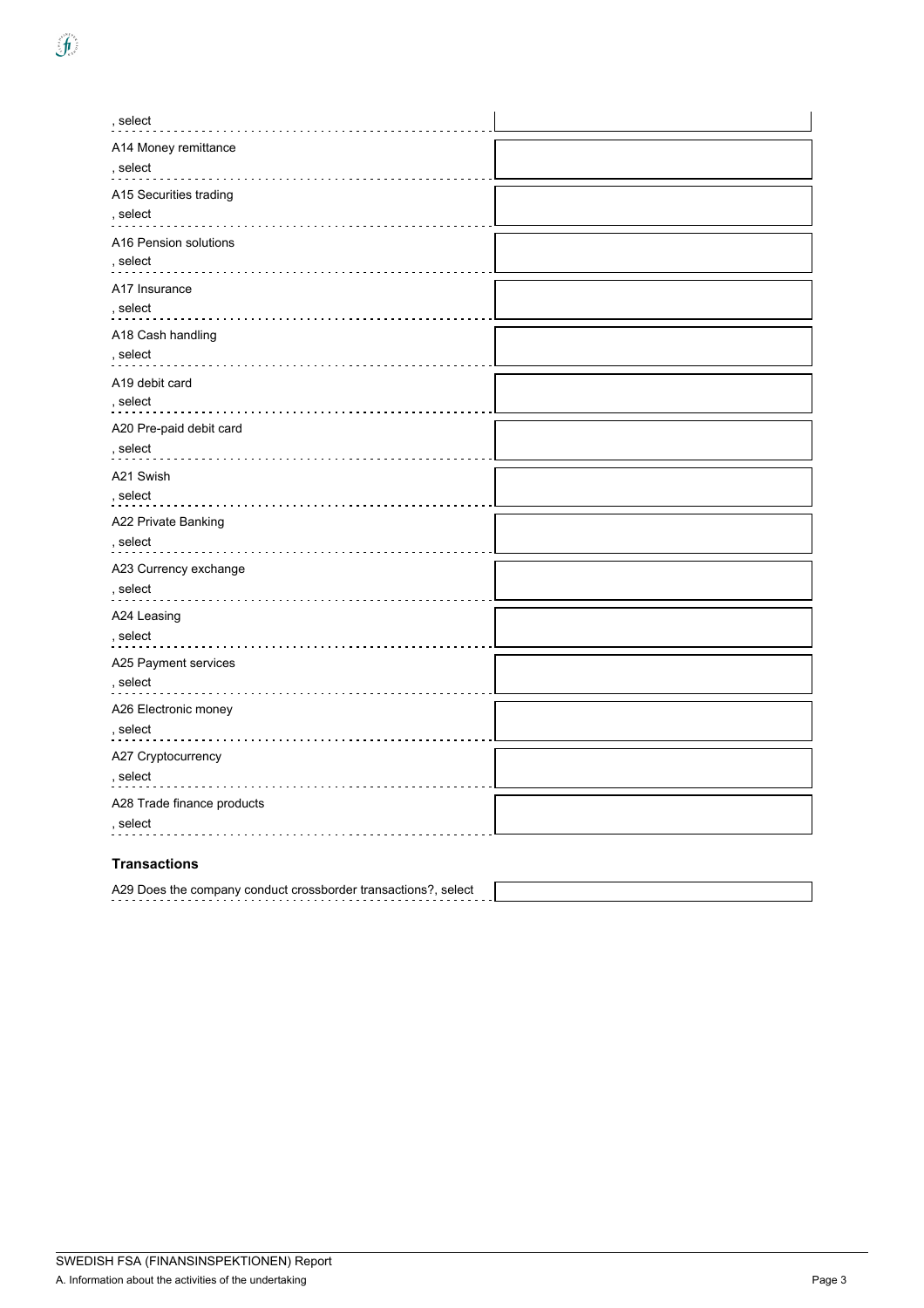| <b>PERIOD</b>    | <b>LATEST DAY</b>       |          |
|------------------|-------------------------|----------|
| <b>INSTITUTE</b> | <b>INSTITUTE NUMBER</b> |          |
| ADMINISTRATOR    | ORG. NUMBER             | LEI CODE |

### **B. THE UNDERTAKINGS RISK ASSESSMENT AND PROCEDURES** VALUE IS INPUT AS WITHOUT DECIMALS IN SELECTED CURRENCY IF NOT OTHERWISE STATED

## **General risk assessment**

 $\int$ 

| B1 Has the undertaking conducted a general risk assessment?<br>. select                    |  |
|--------------------------------------------------------------------------------------------|--|
| B2 Most recent update (if applicable) to the general risk assessment<br>, YYYY-MM          |  |
| B3 Most recent previous update (if applicable) to the general risk assessment<br>. YYYY-MM |  |

### **Procedures and guidelines**

### **The undertaking has procedures and guidelines for:**

| B4 Gathering customer due diligence<br>, select                  |  |
|------------------------------------------------------------------|--|
| <b>B5 Monitoring</b><br>, select                                 |  |
| B6 Reporting to the Swedish Police (Financial Intelligence Unit) |  |
| B7 Processing of personal data<br>, select                       |  |
| B8 Suitability assessment<br>, select                            |  |
| <b>B9 Education</b><br>, select                                  |  |
| B10 Protection of employees<br>, select                          |  |
| B11 Maintenance of a register<br>, select                        |  |

### **High risk countries**

| B12 How many countries (if any) has the undertaking assessed to be a high risk in the general risk assessment? |  |  |
|----------------------------------------------------------------------------------------------------------------|--|--|
| . amount                                                                                                       |  |  |
| B13 Of these (if any), in how many does the undertaking have business relationships?                           |  |  |
| . multiSelect                                                                                                  |  |  |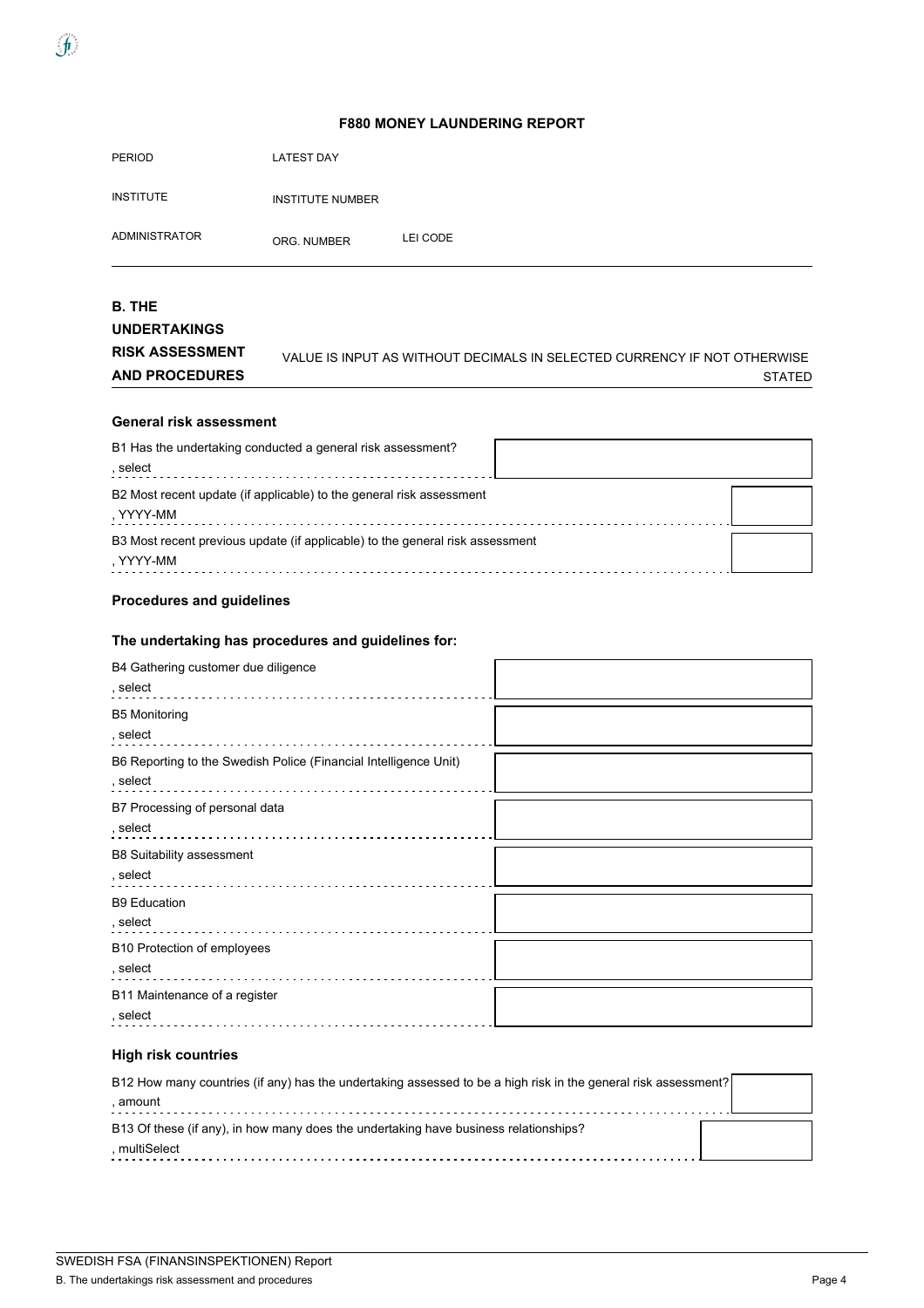# **Which functions/persons in the undertaking are involved in the preparation and updating of the general risk assessment?**

| B14 Appointed officer for controlling and reporting obligations, select |  |
|-------------------------------------------------------------------------|--|
| B15 Management<br>, select                                              |  |
| B16 Persons in each business area<br>, select                           |  |
| B17 Other function/person in the undertaking (specify)<br>, txt         |  |

## **Declined business relationships**

B18 which customer category(-ies) (if any) has the undertaking declined business relationships because the risk associated with this category was too large (multiple answers possible)?

, txt

 $\int$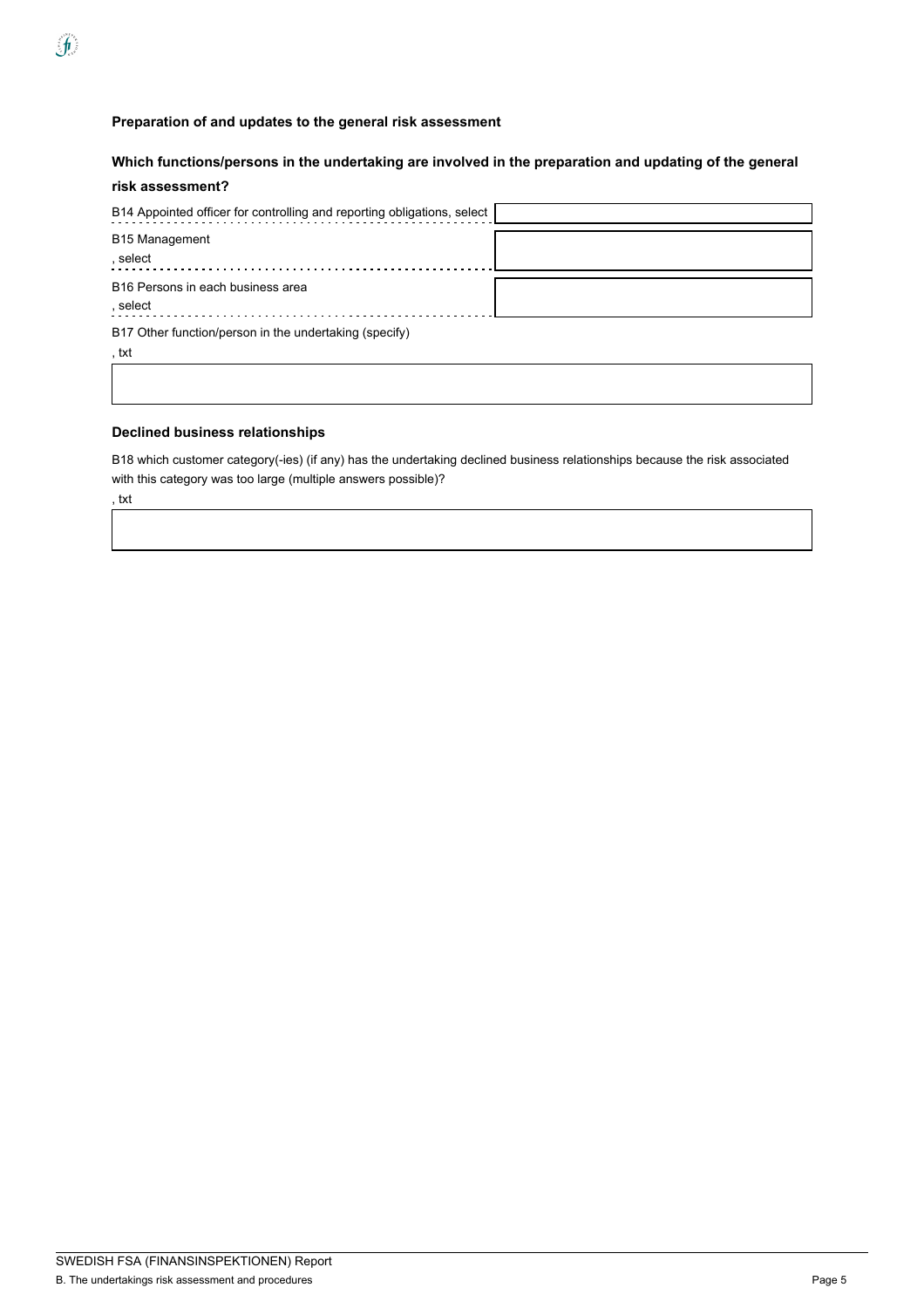| <b>F880 MONEY LAUNDERING REPORT</b>                    |                         |                                                                                                        |               |  |
|--------------------------------------------------------|-------------------------|--------------------------------------------------------------------------------------------------------|---------------|--|
| <b>PERIOD</b>                                          | <b>LATEST DAY</b>       |                                                                                                        |               |  |
| <b>INSTITUTE</b>                                       | <b>INSTITUTE NUMBER</b> |                                                                                                        |               |  |
| <b>ADMINISTRATOR</b>                                   | ORG. NUMBER             | LEI CODE                                                                                               |               |  |
| <b>C. CUSTOMER DUE</b><br><b>DILIGENCE</b>             |                         | VALUE IS INPUT AS WITHOUT DECIMALS IN SELECTED CURRENCY IF NOT OTHERWISE                               | <b>STATED</b> |  |
| Information about business relationships and customers |                         |                                                                                                        |               |  |
| Established business relationships in Sweden           |                         |                                                                                                        |               |  |
| , amount                                               |                         | C1 Number of established business relationships in Sweden (rounded to nearest hundred)<br>. <b>.</b> . |               |  |
| <b>Number of customers</b>                             |                         |                                                                                                        |               |  |
| with legal tax domicile in Sweden                      |                         |                                                                                                        |               |  |
| C2 Natural persons<br>, amount                         |                         |                                                                                                        |               |  |
| C3 Legal persons<br>, amount                           |                         |                                                                                                        |               |  |
| with legal tax domicile in EU/EEA (not Sweden)         |                         |                                                                                                        |               |  |
| C4 Natural persons                                     |                         |                                                                                                        |               |  |
| , amount                                               |                         |                                                                                                        |               |  |
| C5 Legal persons<br>, amount                           |                         |                                                                                                        |               |  |
| with legal tax domicile outside of EU/EEA              |                         |                                                                                                        |               |  |
| C6 Natural persons<br>, amount                         |                         |                                                                                                        |               |  |
| C7 Legal persons<br>, amount                           |                         |                                                                                                        |               |  |
|                                                        |                         | How many customers are considered to be high risk? Specify number                                      |               |  |
| C8 Natural persons<br>, amount                         |                         |                                                                                                        |               |  |
| C9 Legal persons<br>, amount                           |                         |                                                                                                        |               |  |
|                                                        |                         |                                                                                                        |               |  |

# **For how many established business relationships does the undertaking not have current and adequate information for customer due diligence?**

| C10 For natural persons |  |
|-------------------------|--|
| amount<br>- - - -       |  |
| C11 For legal persons   |  |

 $\int$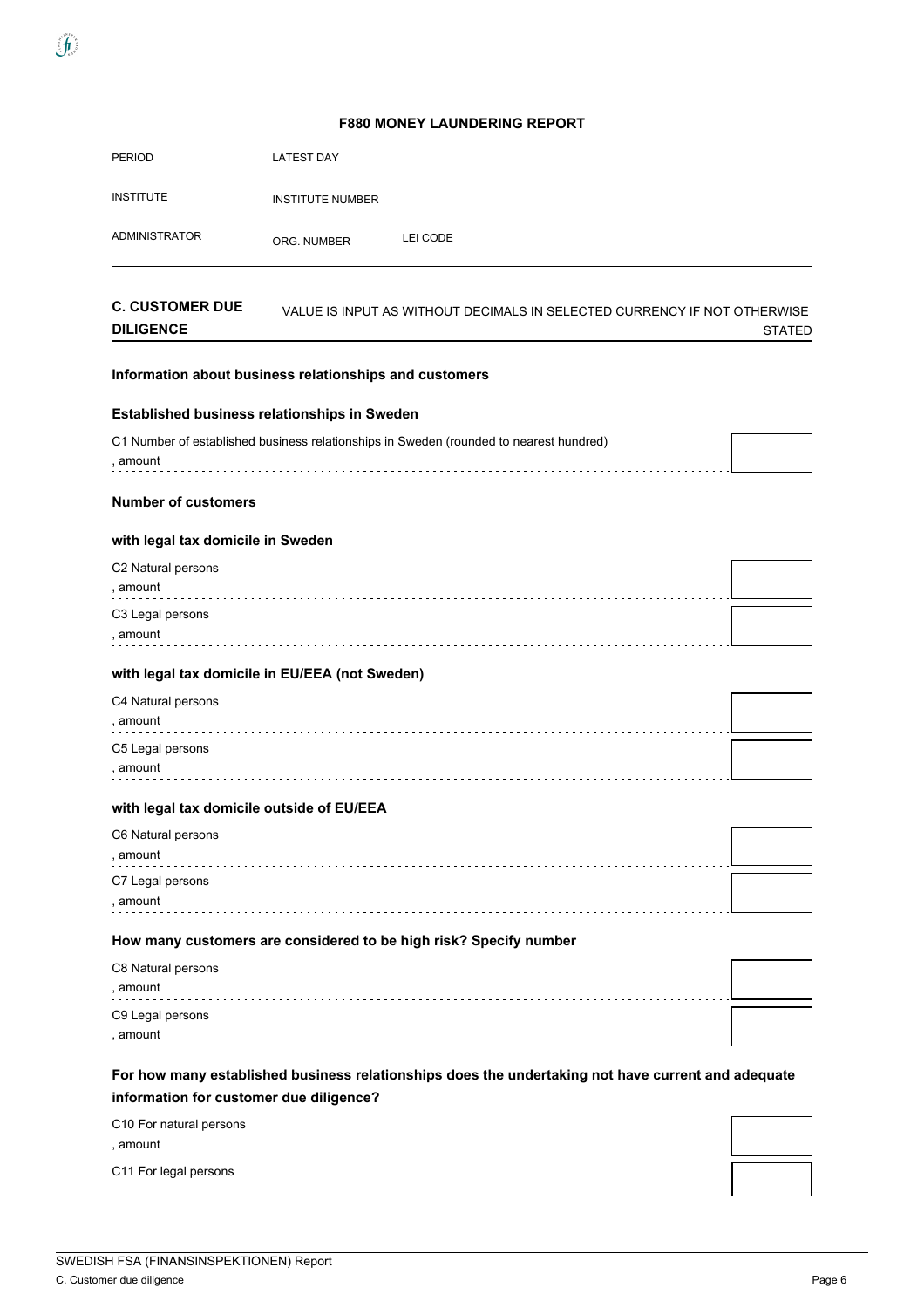| , amount                                                                                                                                       |  |
|------------------------------------------------------------------------------------------------------------------------------------------------|--|
| Specify the number of the undertakings customers that have been identified as PEP, family members of<br>the PEP or close associates of the PEP |  |
| with legal tax domicile in Sweden                                                                                                              |  |
| C12 Natural persons<br>, amount                                                                                                                |  |
| C13 Beneficial owners for legal persons<br>, amount                                                                                            |  |
| with legal tax domicile in EU/EEA (not Sweden)                                                                                                 |  |
| C14 Natural persons<br>, amount                                                                                                                |  |
| C15 Beneficial owners for legal persons<br>, amount                                                                                            |  |
| with legal tax domicile outside of EU/EEA                                                                                                      |  |
| C16 Natural persons<br>, amount                                                                                                                |  |
| C17 Beneficial owners for legal persons<br>, amount                                                                                            |  |
| Where appropriate for banks, specify information about correspondent banks with legal tax domicile in:                                         |  |
| C18 Sweden<br>, amount                                                                                                                         |  |
| C19 EU/EEA (not Sweden)<br>, amount                                                                                                            |  |

| <b>^</b> |  |
|----------|--|
|          |  |
|          |  |

 $\hat{\mathbf{J}}$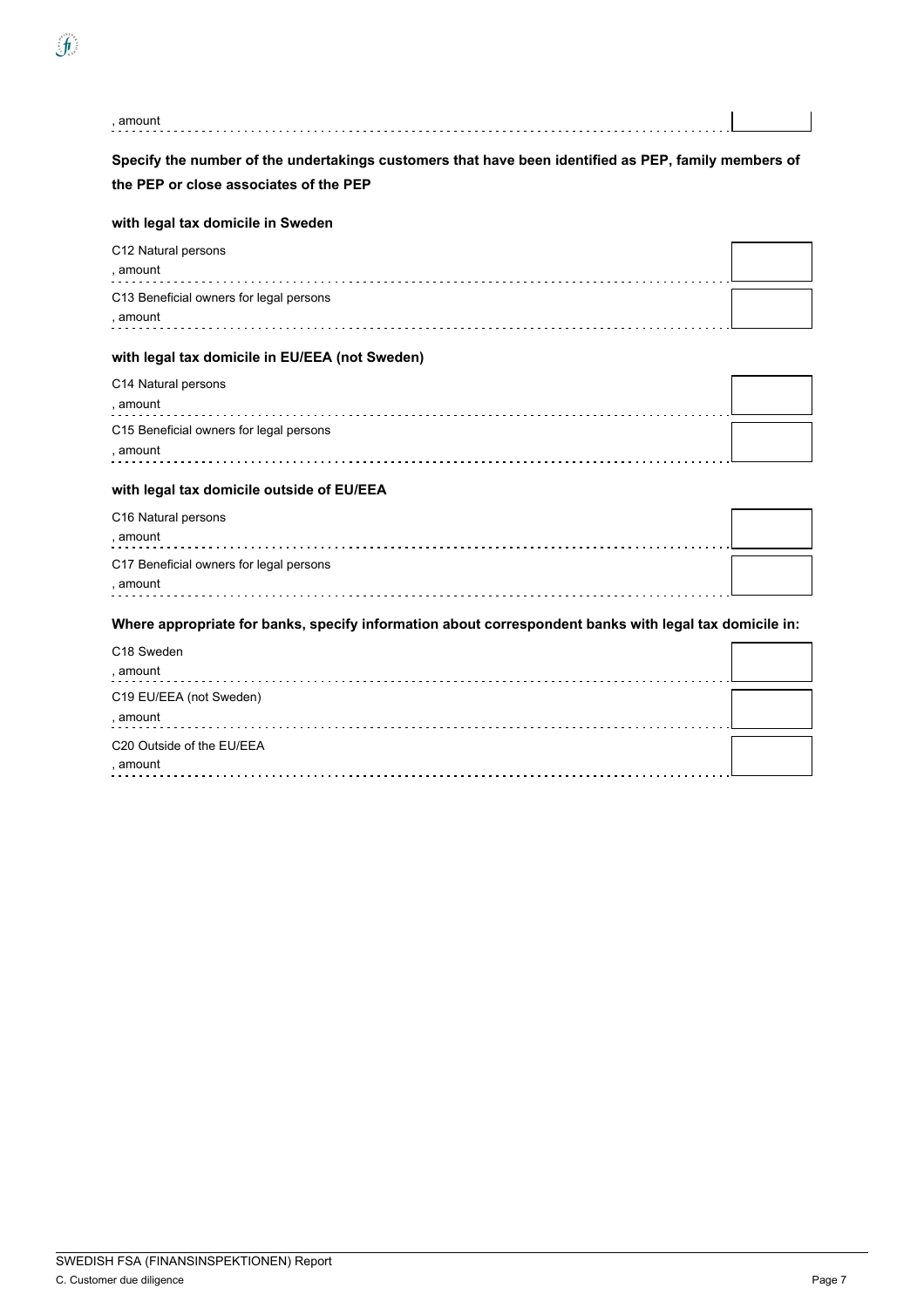| <b>PERIOD</b>        | LATEST DAY              |          |
|----------------------|-------------------------|----------|
| <b>INSTITUTE</b>     | <b>INSTITUTE NUMBER</b> |          |
| <b>ADMINISTRATOR</b> | ORG. NUMBER             | LEI CODE |

| <b>D. MONITORING</b> | VALUE IS INPUT AS WITHOUT DECIMALS IN SELECTED CURRENCY IF NOT OTHERWISE |
|----------------------|--------------------------------------------------------------------------|
| <b>AND REPORTING</b> | <b>STATED</b>                                                            |

### **Transaction review system**

 $\int$ 

| D1 Does the undertaking utilise a transaction review system for  |  |
|------------------------------------------------------------------|--|
| assisting efforts to identify suspicious transactions or deviant |  |
| activities?                                                      |  |
| . select                                                         |  |

## **Which type of transaction review system is used (if any)?**

| D2 Automatic transaction review system |  |
|----------------------------------------|--|
| select                                 |  |
| D3 Manual transaction review system    |  |
| select                                 |  |

### **Alarms and reports**

| D4 Does the undertaking document the reasoning for why an alarm<br>for suspicious transactions or deviant activities is rejected or<br>reported to the Financial Intelligence Unit?<br>, select |  |
|-------------------------------------------------------------------------------------------------------------------------------------------------------------------------------------------------|--|
| D5 If the undertaking has an automatic monitoring system, how many alarms for suspicious transactions or<br>deviant activities were generated in the past year?<br>, amount                     |  |
| D6 How many money laundering reports did the undertaking submit to the Financial Intelligence Unit in the past<br>year?<br>, amount                                                             |  |
| D7 How many reports on terrorist financing did the undertaking submit to the FIU in the past year?, amount                                                                                      |  |

# **How long did it take from when the alarm was generated until a report was submitted to the Financial Intelligence Unit (in the past year)?**

| D8 Shortest time (in days) until a report was submitted to the Financial Intelligence Unit                        |  |
|-------------------------------------------------------------------------------------------------------------------|--|
| , amount                                                                                                          |  |
| D9 Longest time (in days) until a report was submitted to the Financial Intelligence Unit<br>. amount             |  |
| D10 The median (in days) of all cases where a report was submitted to the Financial Intelligence Unit<br>, amount |  |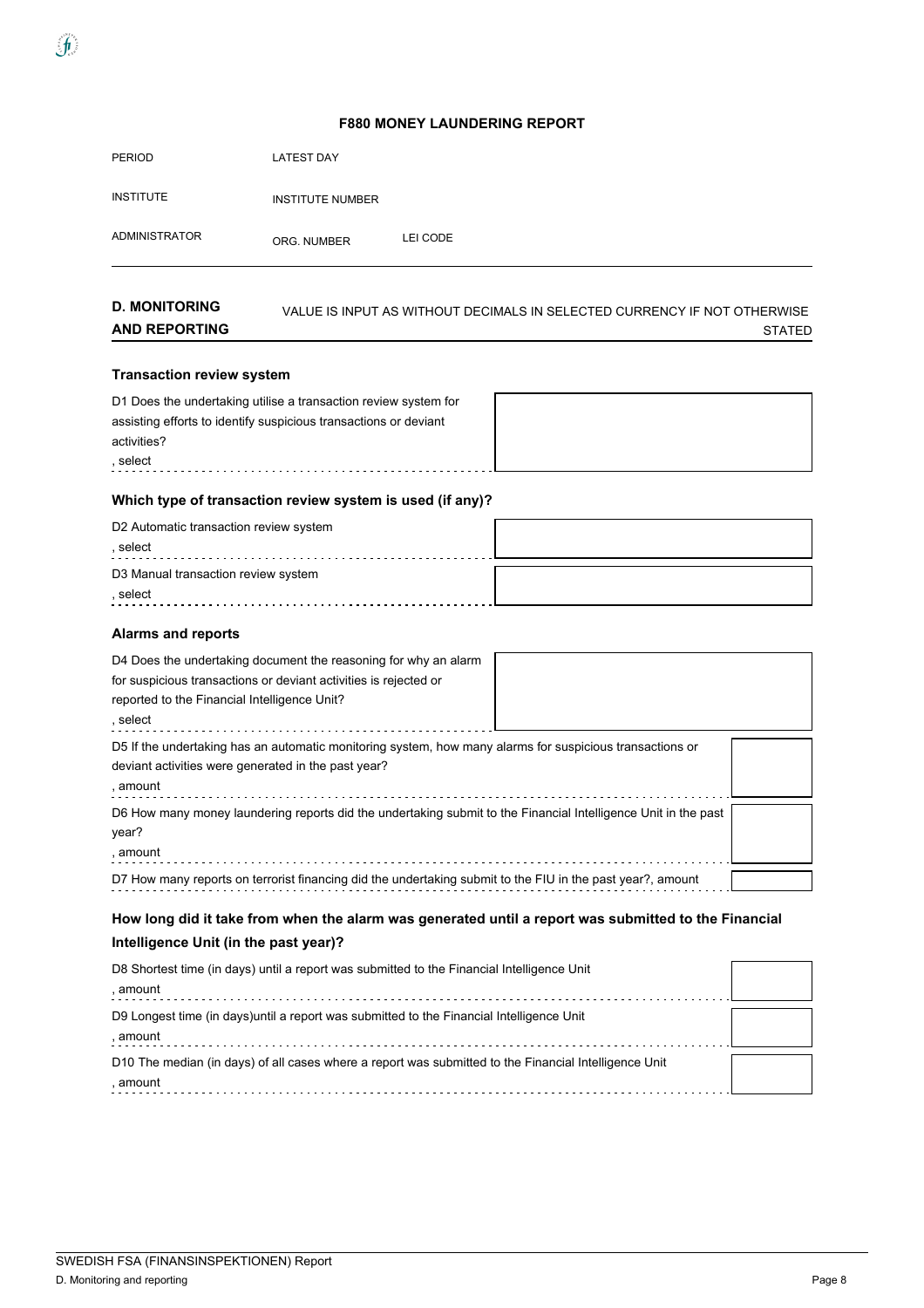| <b>PERIOD</b>        | <b>LATEST DAY</b>       |          |
|----------------------|-------------------------|----------|
| <b>INSTITUTE</b>     | <b>INSTITUTE NUMBER</b> |          |
| <b>ADMINISTRATOR</b> | ORG. NUMBER             | LEI CODE |

#### **E. COMPLIANCE** VALUE IS INPUT AS WITHOUT DECIMALS IN SELECTED CURRENCY IF NOT OTHERWISE STATED

## **Do any of the following control functions exist?**

| E1 Specially appointed executive<br>, select                               |  |
|----------------------------------------------------------------------------|--|
| E2 Appointed officer for controlling and reporting obligations<br>. select |  |
| E3 Independent audit function<br>. select                                  |  |

### **Identified deficiencies**

 $\int$ 

| E4 Has any control function identified deficiencies in the    |  |
|---------------------------------------------------------------|--|
| undertakings compliance with the money laundering regulations |  |
| during the past year?                                         |  |
| . select                                                      |  |

## **If deficiencies were identified by the control function, were any measures taken with regard to them?**

### **EU regulations regarding sanctions**

| E8 Are new customers checked against the sanction lists before a<br>business relationship is entered into?<br>, select         |  |
|--------------------------------------------------------------------------------------------------------------------------------|--|
| E9 Is a new beneficial owner checked against the sanction lists<br>before a business relationship is entered into?<br>, select |  |
| E10 How often are existing customers checked against the sanction<br>lists?<br>, select                                        |  |
| E11 How often is a beneficial owner checked against the sanction<br>lists?<br>, select                                         |  |
| E12 Are cross-border transactions checked against the sanction<br>lists?<br>, select                                           |  |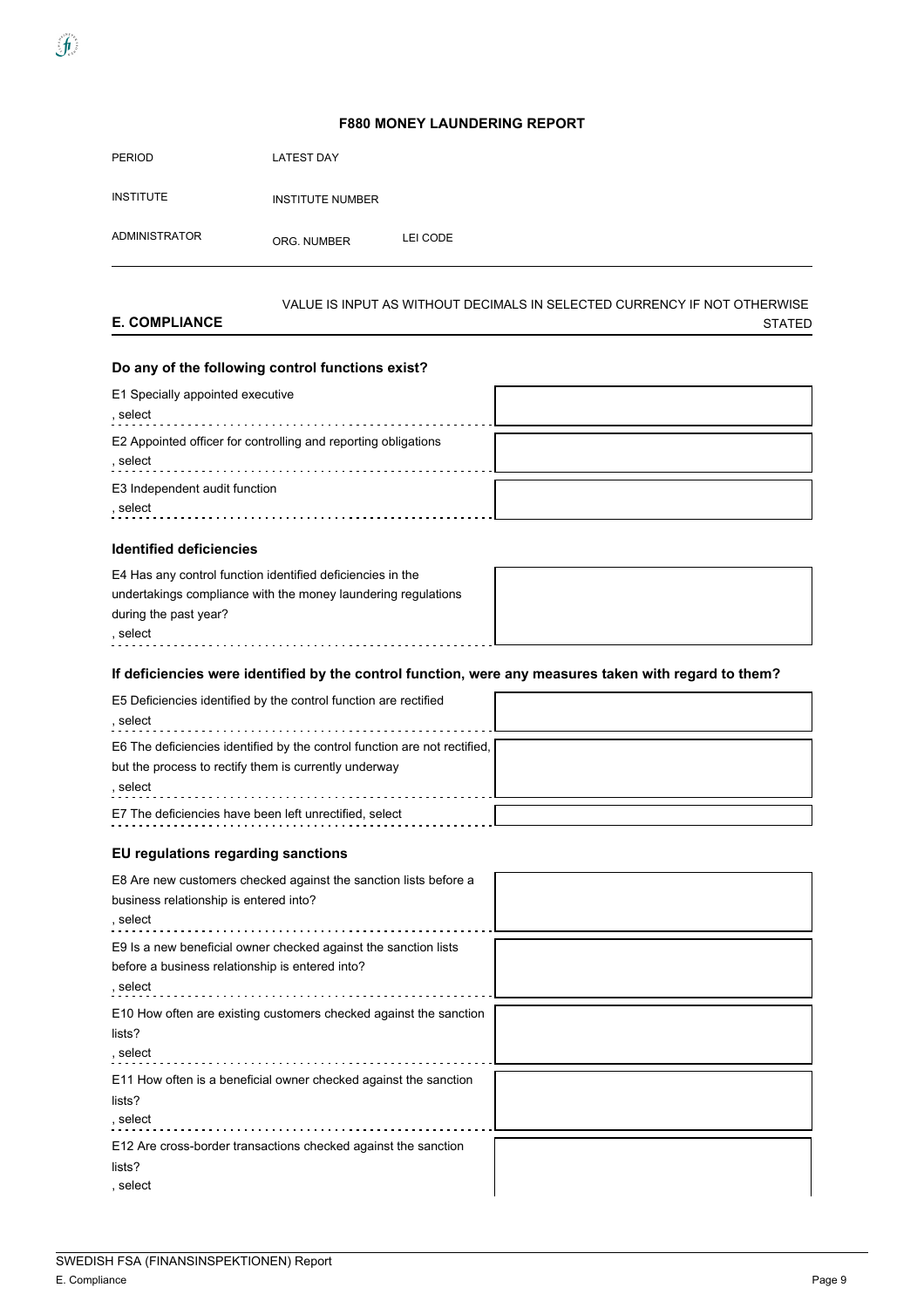$\hat{J}$